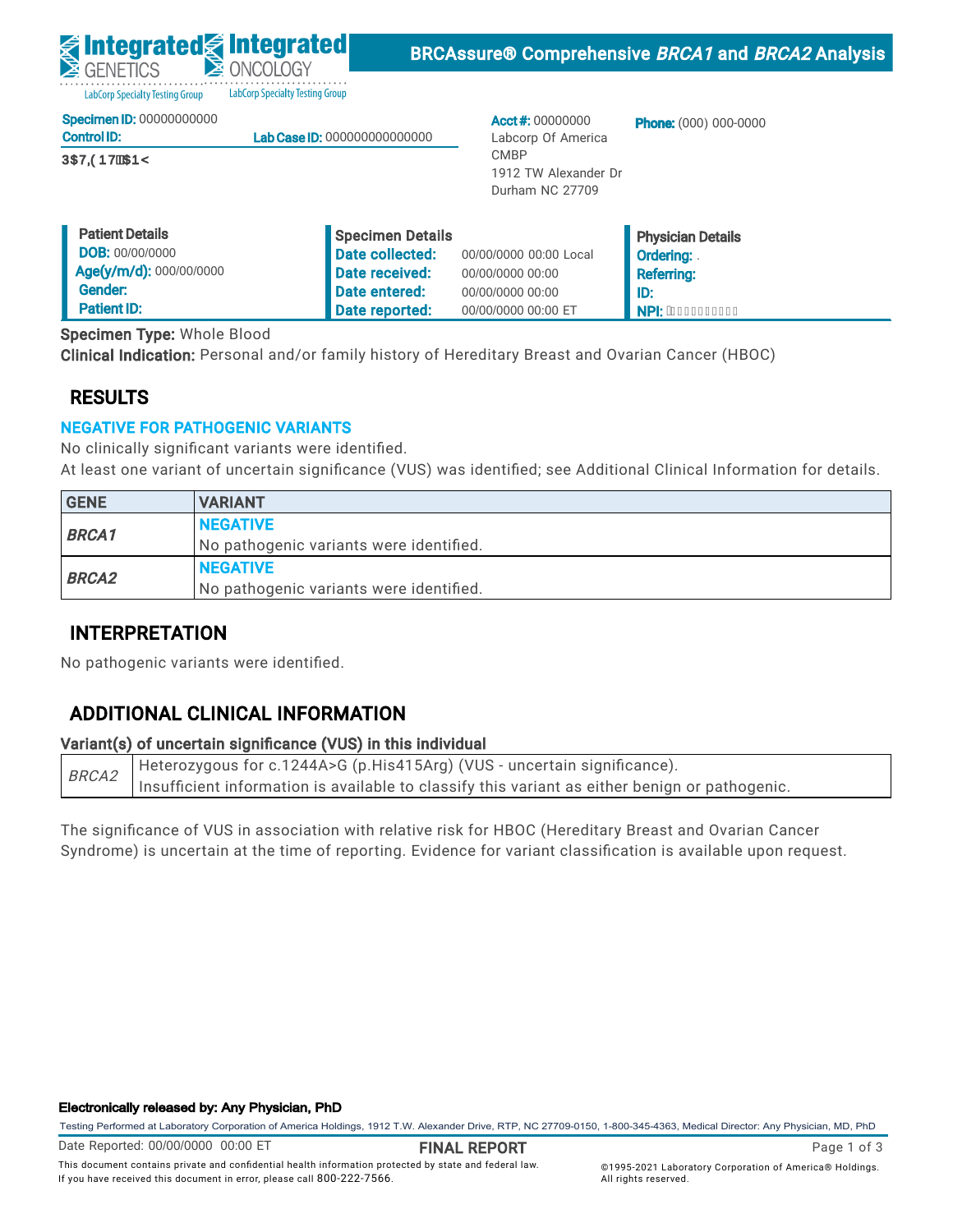Control ID: Lab Case ID: 000000000000000

**Specimen ID: 00000000000** Date Collected: 00/00/0000 00:00 Local

# ADDITIONAL CLINICAL INFORMATION

## NCCN Guidelines

When *BRCA1* and *BRCA2* results are negative, additional testing may be helpful for some patients with breast, ovarian, prostate and pancreatic cancer. Guidelines from the National Comprehensive Cancer Network® (NCCN®) recommend considering germline genetic testing for high-penetrance breast and/or ovarian cancer genes (including, but not limited to, BRCA1/2, CDH1, PALB2, PTEN, and TP53) in patients with any of the criteria in the table below. To discuss comprehensive genetic testing for breast, ovarian, prostate and pancreatic cancer genes, an Integrated Genetics' Genetic Coordinator is available at 800-345-4363.

| Male breast cancer, ovarian cancer, or pancreatic |  |
|---------------------------------------------------|--|
| cancer                                            |  |
| Prostate cancer at any age and Ashkenazi Jewish   |  |
| ancestry, or that is metastatic, high risk or in  |  |
| combination with certain family history criteria  |  |
|                                                   |  |

Breast cancer diagnosed at any age and one of the following:

- To aid in PARP inhibitor or olaparib treatment
- $\bullet$  Ashkenazi Jewish ancestry
	- Triple negative breast cancer
- ≥ 1 close relative with breast cancer ≤ age 50, or ovarian, pancreatic, prostate, or male breast cancer at any age
- $\bullet$   $\geq$  3 total diagnoses of breast cancer in patient and/or close blood relatives
	- ≥ 2 close blood relatives with either breast or prostate cancer at any age

No pathogenic variants were identified.  $\overline{\phantom{a}}$ Patients with a first or second degree relative meeting certain criteria in this table may consider germline genetic testing as well. Complete criteria may be found at NCCN.org.

# RECOMMENDATIONS in this individual significance (VUS) in this individual in the individual significance (VUS) in the individual significance (VUS) in the individual significance (VUS) in this individual significance (VUS)

ased on information provided, this patient meets National Comprehensive Cancer Ne Based on information provided, this patient meets National Comprehensive Cancer Network® (NCCN®) clinical details. Integrated Genetics' Genetic Coordinators are available at (800) 345-GENE to discuss additional genetic<br>.  $s_{\text{SUSY}}$  is uncertainty of  $r_{\text{SUSY}}$ guidelines that recommend considering testing for additional genes. See Additional Clinical Information for more testing if desired.

Genetic counseling is recommended to discuss the potential clinical and/or reproductive implications of these results, as well as recommendations for testing family members. To access Integrated Genetics Genetic Counselors please visit www.integratedgenetics.com/genetic-counseling or call (855) GC-CALLS (855-422-2557).

#### Electronically released by: Any Physician, PhD

Testing Performed at Laboratory Corporation of America Holdings, 1912 T.W. Alexander Drive, RTP, NC 27709-0150, 1-800-345-4363, Medical Director: Any Physician, MD, PhD